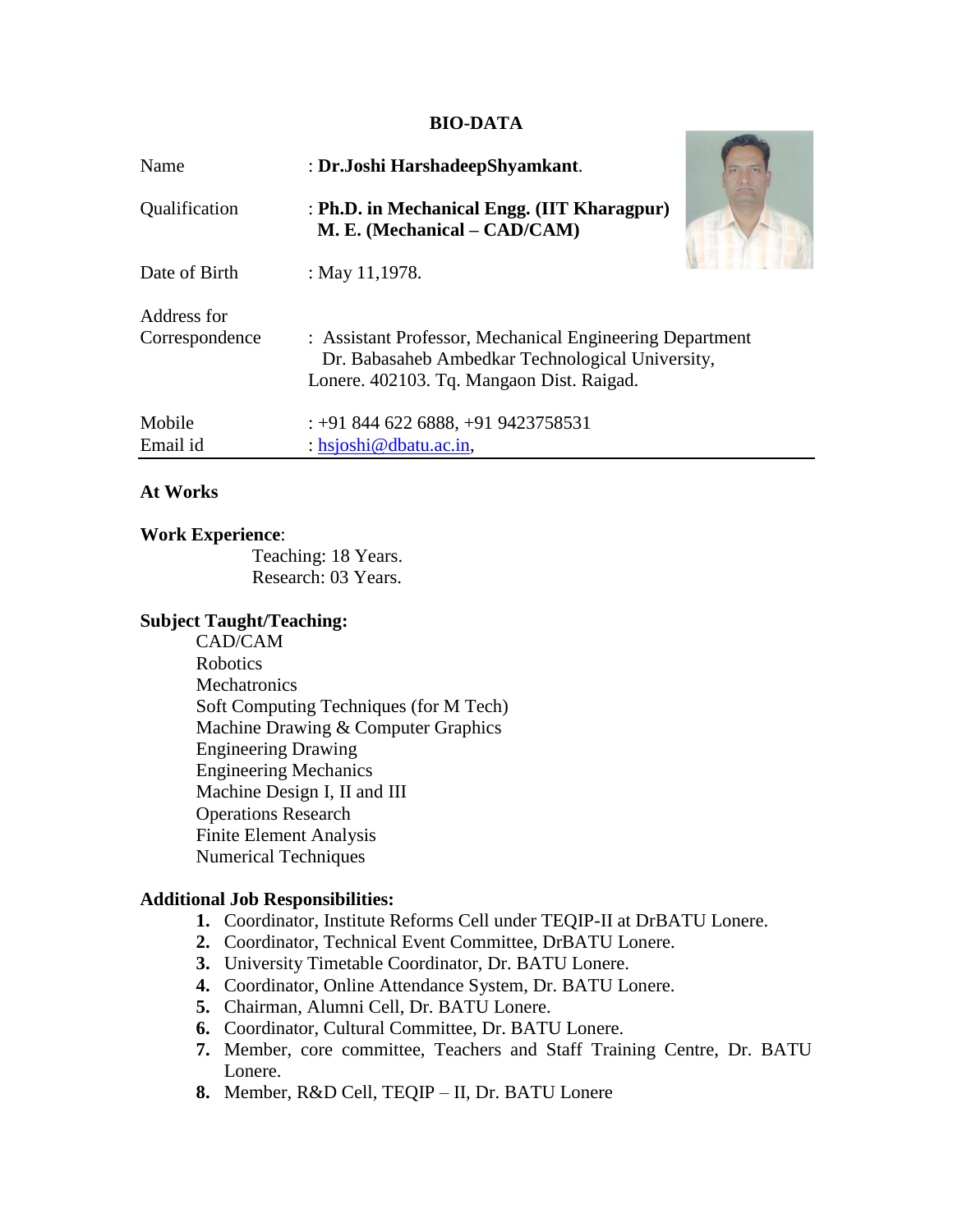- **9.** Member, Campus Development Cell, Dr. BATU Lonere
- **10.** Member, Internal Quality Assurance Cell (IQAC), IQAC
- **11.** Member of "Cell for Faculty and Staff Development TEQIP" at Dr. B.A.T.U. Lonere
- **12.** Member of "Cell for Institute Networking TEQIP" at Dr. B. A. T. U. Lonere
- **13.** Member of "Monitoring Committee TEQIP" at Dr. B. A. T. U. Lonere

#### **Publications:**

- 1. MahtoRaju Prasad, Bhoje Rahul, Pal Surjya K, **Joshi Harshadeep S**, Das Siddhartha, "A study on mechanical properties in friction stir lap welding of AA 6061-T6 and AISI304", Materials Science & Engineering A652 (2016) pp 136–144
- 2. Joshi Harshadeep S, Dabde B M, Parvekar R P, and Deshmukh R S, "Application Programming Interface for Modeling Antifriction Bearings" National Conference onContemporary Approaches in Design and Manufacturing"05, ACCET, Karaikudi-4. March 2005
- 3. Joshi Harshadeep S, Dabde B M, Parvekar R P, and Deshmukh R S, "Knowledge Driven Automation of CAD (Modeling) Procedures" 1<sup>st</sup> International and 22nd National AIMTDR Conference2006 at IIT Roorki. Dec 2006
- 4. Joshi Harshadeep S, Pal S. K., Chakraborty G., ParthasarathiMandal"Estimation of Thrust Force Using Finite Element Analysis during Drilling of GFRP Composites", International Journal on Global Technological Initiative, Vol. 01 issue 2 March 2012.
- 5. Harshadeep Joshi, UmeshKolhe, RohanThalkar, "Methane Hydrate: Natural Source of Energy", Energy Needs and Current Trends, ENACT-2014, National Conference at DBATU Lonere, 19th- 20th Dec 2014.
- **6.** Harshadeep Joshi, ShubhankarGurav, "Energy Conservation through Heat Pipe", Energy Needs and Current Trends, ENACT-2014, National Conference at DBATU Lonere, 19th- 20th Dec 2014.

## **Short-Term Training Courses:**

**1. Mechatronics:** Duration: 2 weeks  $(11<sup>th</sup>$  to  $23<sup>rd</sup>$  June 2001) Organized by: Fr. Agnel College of Engineering, Bandra, Mumbai- 50.

## **2. Nano –Technology: Opportunities and Challenges**

Duration: 2 Weeks  $(19^{th}$  to  $31^{st}$  December 2005.) Organized by: Dr. Babasaheb Ambedkar Technological University, Lonere. Raigad.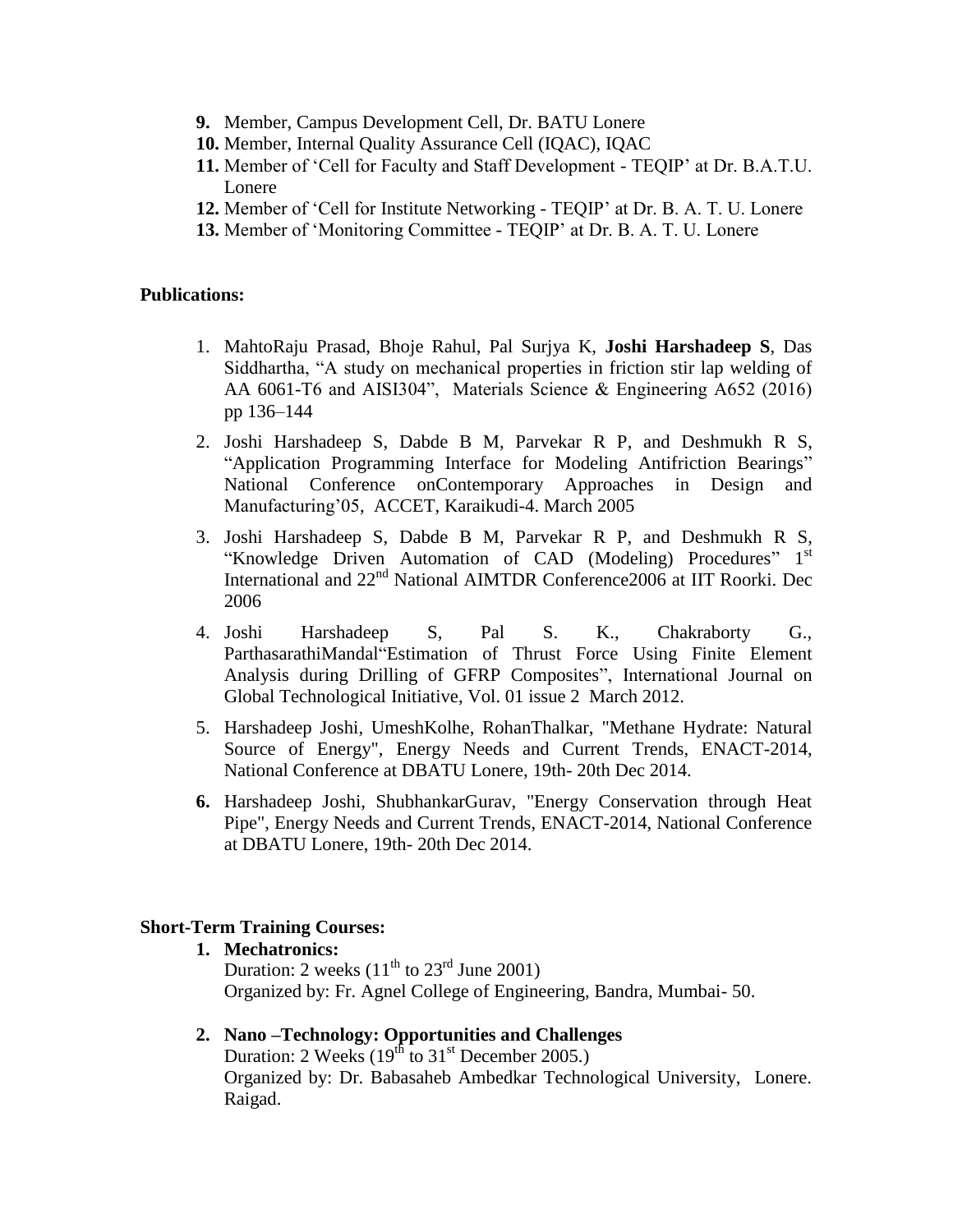#### **3. Product Lifecycle Management**

Duration: 3 Days ( $10^{th}$  to  $12^{th}$  March 2006) Organized by: Department Of Production Engineering, SGGS Institute of Engineering and Technology, Nanded. (Under TEQIP)

#### **4. Genetic Algorithms for Engineering Optimization**

Duration:  $4$  Days ( $26^{th}$  to  $29^{th}$  April  $2006$ .) Organized by: Kanpur Genetic Algorithms Laboratory (KanGAL), IIT Kanpur.

## **5. CATIA & ANSYS**

Duration: One Month  $(7<sup>th</sup>$  June to  $06<sup>th</sup>$  July 2006) Organized by: Central Institute of Tool Design, Hydrabad.

# **6. CEP on 'Low Cost High Tech Automation'**

Duration: Five Days Organized by: Prof. Dr. Ramkrishnan, IIT Powai, Mumbai

**7. Gear Tribology** Duration: 5 Days Organized by: Dr. H. Hirani, Mechanical Department, IIT Bombay

#### **8. Statistical Modeling and Data Analysis**

Duration: 2 Weeks  $(30<sup>th</sup>$  Nov to  $11<sup>th</sup>$  Dec 2009) Organized by: V.G. Som School of Management, IIT Kaharagpur

**9. QIP Short Term Course on Renewable Energy Materials & Their Industrial Uses**

Duration: 2 Weeks (Nov 05-16, 2012) Organized by: IIT Kaharagpur

#### **10. Research Methodology**

Duration: 1 Week (Nov 26-30, 2013) Organized by: Dr. BATU Lonere

#### **11. Nanotechnology: Opportunity and Challenges**

Duration: 2 Weeks (June 10-21, 2013) Organized by: Dr. BATU Lonere

#### **12. Interdisciplinary Aspects of Modeling of Manufacturing Processes**

Duration: 1 Weeks (Oct 02-06, 2013) Organized by: Dr. BATU Lonere and IIT Hyderabad

## **13. GIAN course on Finite Element Analysis**

Duration: 2 Weeks  $(14<sup>th</sup>$  July to  $24<sup>th</sup>$  July 2016) Organized by: IIT Hyderabad Grade Obtained: A-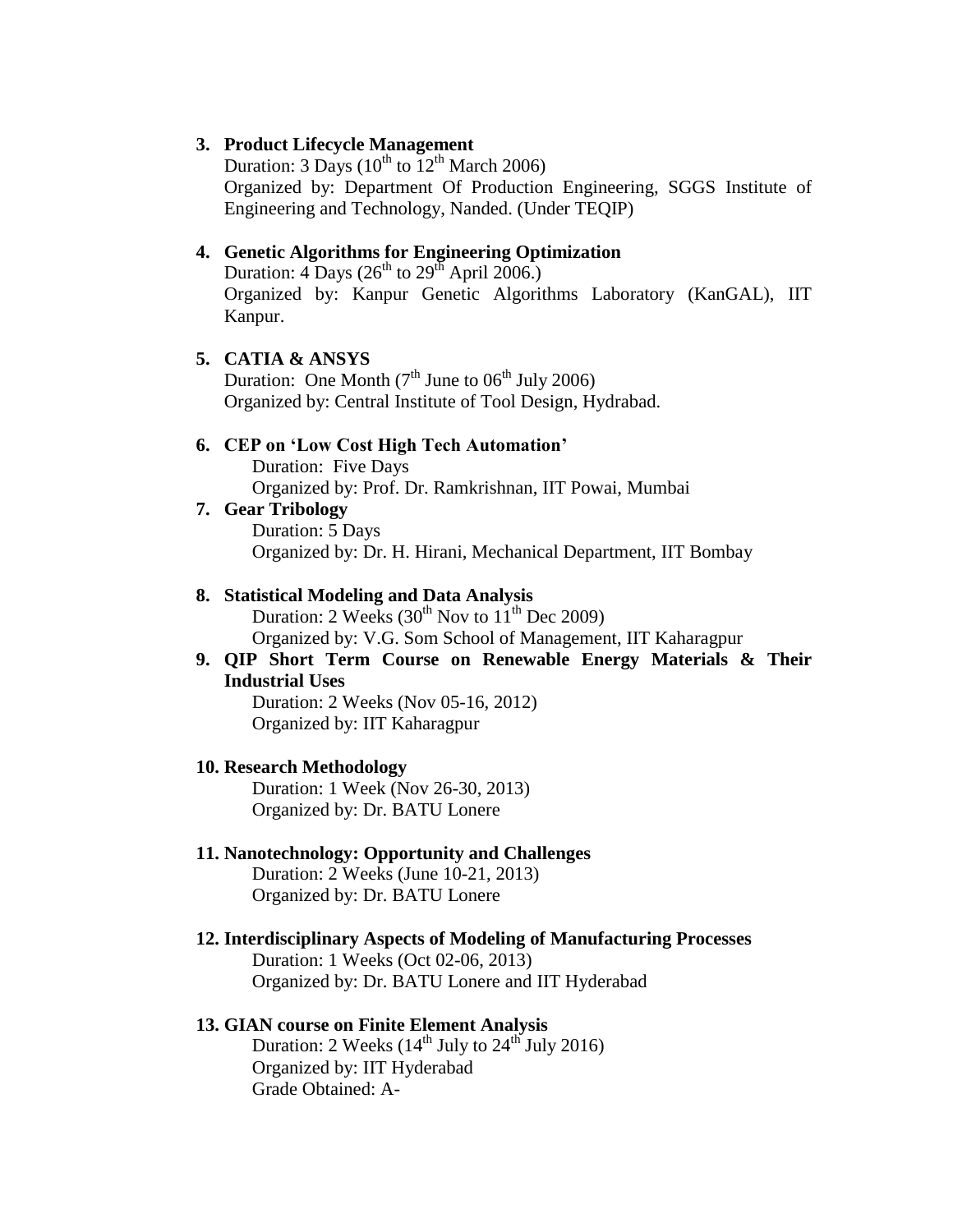# **14. SCILAB & SCICOS (Open Source Alternative to MATLAB & SIMULINK): Learning by Doing**

Duration: 2 Weeks (May 17-28, 2016) Organized by: GCoEKarad

## **Induction Program:**

**1. Induction Training Program for Engineering College Teachers:** Duration: 2 Weeks  $(2<sup>nd</sup>$  to  $13<sup>th</sup>$  May 2006.) Organized by: Dr.B.A.T.U. Lonere and NITTR Bhopal (Under TEQIP)

## **Seminars/ Expert Lectures:**

- **1. Total Quality Management in Technical Education** Duration: 2 Days ( $23<sup>rd</sup>$  and  $24<sup>th</sup>$  January 2006) Organized by: Dr.B.A.T.U. Lonere (Under TEQIP)
- **2. Artificial Neural Networks and their Applications** Duration: 2 Days  $(29<sup>th</sup>$  and  $30<sup>th</sup>$  July 2006) Organized by: Electronics Dept., Dr.B.A.T.U. Lonere (Under TEQIP)

# **3. Micro-Nano Mechanics**

Duration: 2 Day  $(21<sup>st</sup> \& 22<sup>nd</sup>$  Dec 2009) Organized by: Jointly by IIT Kharagpur and Bangal Engineering and Science University, Kolkata

## **Workshops:**

## **1. Antigravity Workshop**

Duration: 3 Days  $(30^{th}$  December 98 to 1<sup>st</sup> Jan 1999) Organized By: Dept. of Aeronautical Engineering , IIT Powai, Mumbai.

## **2. Low Cost Automation:**

Duration: 1 Day  $(20^{th}$  March 2004) Organized by: M.H. SabooSiddik College of Engineering, Byculla Mumbai 08.

## **3. Development of Managerial Skills:**

Duration: 3 Days ( $8^{th}$  to  $10^{th}$  December 2005) Organized by: Dr.B.A.T.U. Lonere and NITTR Bhopal (Under TEQIP)

## **4. Emomertics Test & Empathetic Communication:**

Duration: 5 Days  $(27<sup>th</sup>$  to 31<sup>st</sup> March 2006) Organized by: Dr.B.A.T.U. Lonere and Luence Consultancy Ltd. Mumbai (Under TEQIP)

# **5. PLC and SCADA:**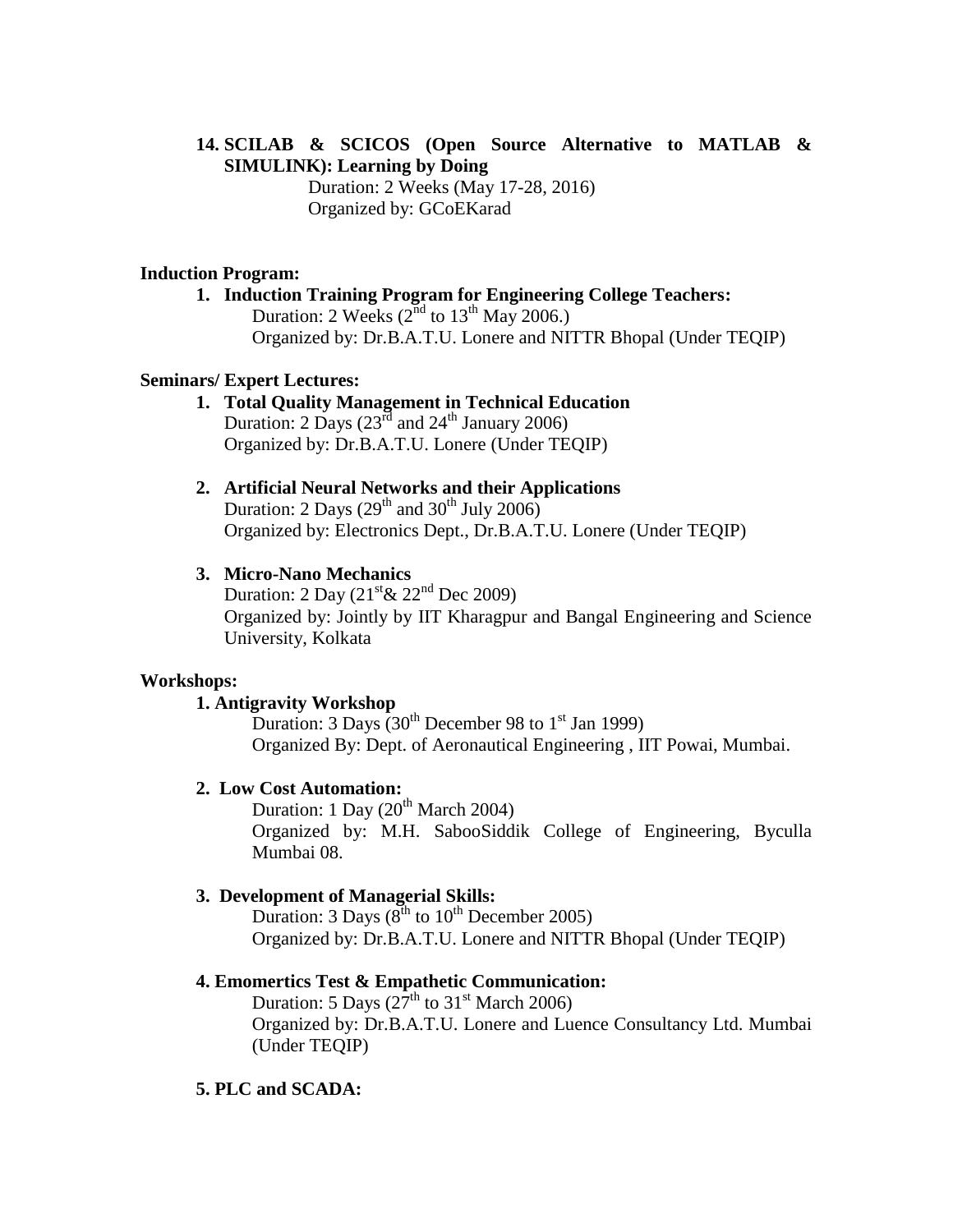Duration: 1 Week  $(3<sup>rd</sup>$  to  $8<sup>th</sup>$  April 2006)

Organized by: Dr.B.A.T.U. Lonere and Prolific Systems & Technologies Pvt. Ltd. Pune (Under TEQIP)

## **15. One Day Workshop on Bio-Implants and MIMICS**

Duration: 1 Day  $(10^{th}$  Dec 2008) Organized by: NIT Warangal

## **Computer Literacy**:

- 1. **CAD software known:**ABAQUS 6.10, AutoCAD-2009, SolidWorks2001, SolidEdge V12, Autodesk Inventor Professional 2009, MDT (Mechanical desk-top) 4, Pro-E Wildfire 3, Ideas 8, Catia V5 R17.
- 2. **CAE Software:** ANSYS 10.0, DEFORM 3D, HyperWorks, ABAQUS
- 3. **Programming Languages:** C, Visual Basic.
- 4. General Hardware Awareness
- 5. Passed MS-CET exam by MSBTE Mumbai with 91% marks

## **Industrial Interaction**

#### **Sponsored Project:**

1. Chief Investigator for the sponsored project by BARC Mumbai, on **'Bio Connectors'**

**2.** Completed consultancy project on "**Investigation on Failure of Nipple Joints of Graphite Electrodes using Finite Element Analysis'** atIIT Kharagpur under Prof. S. K. Pal.

## **Industrial Project:**

**1. 'Design of a system for Ultrasonic Testing of Pipe with Zero Wall Clearance'** Guided B. Tech Project of problem solving nature for BARC, Mumbai.

## **Industrial Visits:**

- **1.** VRDE, Ahamadnagar, Sept 2014
- **2.** BhabhaAutomic Research Centre, Mumbai
- **3.** Accurate Engineering Ltd. Pune December 2005.
- **4.** Blue Star Ltd. Silvasa.
- **5.** Pembril Engineering Pvt. Ltd. Aurangabad.
- **6.** Festo Ltd. Santakruz, Mumbai.
- **7.** Mukand Steels, Kalwa, Thane.
- **8.** ISI bars, Khopoli.
- **9.** Siemens Ltd. Rabale, New Mumbai.
- **10.** Wagon and Carriage workshop, Matunga, Mumbai.